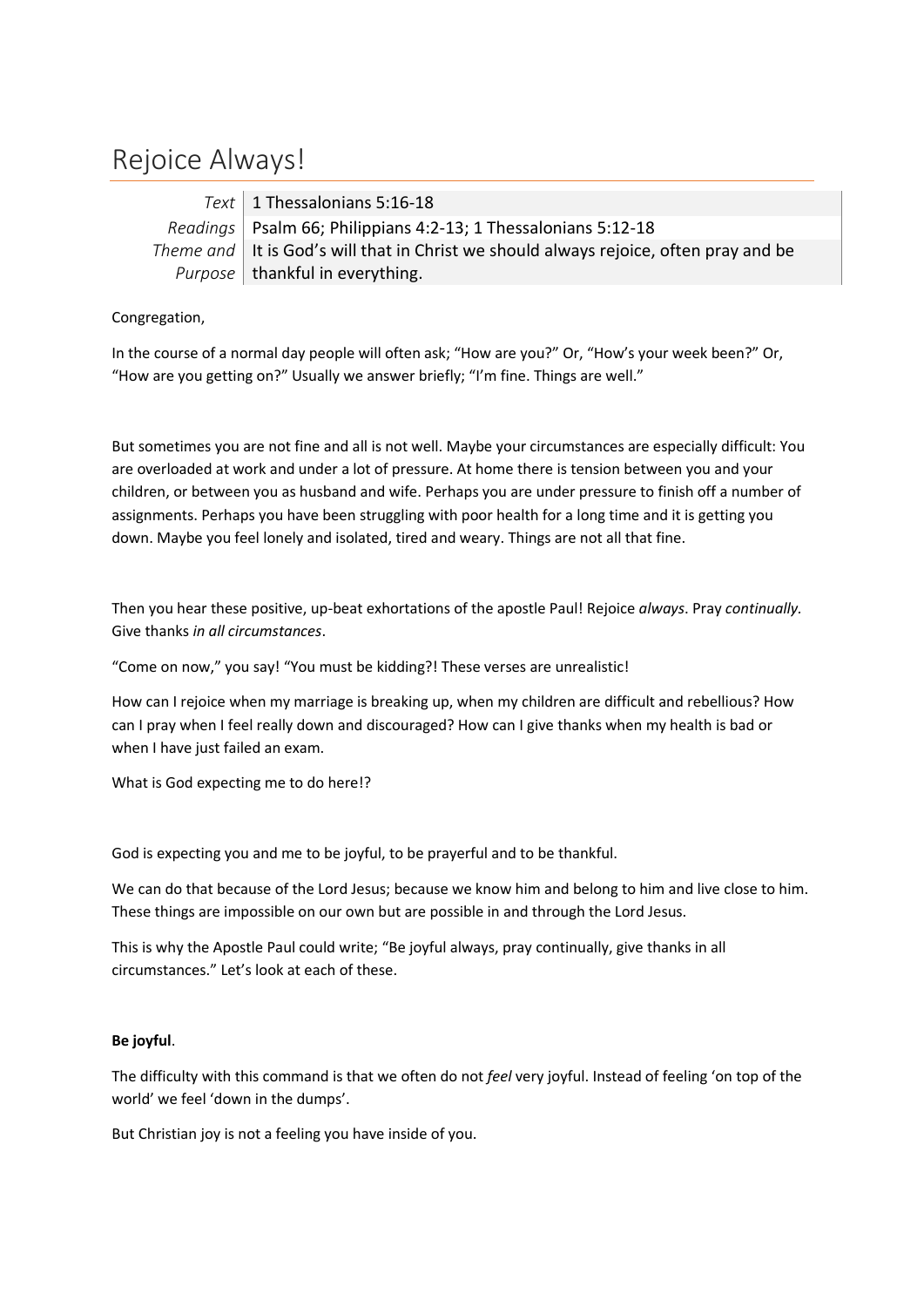Nor is it a superficial gladness. Being joyful doesn't mean that you always have a smile on your face or that you are forever grinning at people.

Nor is joy the same as happiness. Happiness is related to the circumstances of our lives: when things are good, I'm happy; when things are bad, I'm sad. Joy is different from all of these.

Christian joy is based on what we know about the Lord Jesus Christ. Paul wrote to the Philippians; "Rejoice *in the Lord*." Joy is based on our relationship with Jesus; on knowing his presence with us all the time; on knowing that those who believe in him are forgiven and promised eternal life.

Joy is an attitude we can have because of all God has done for us in and through Jesus.

To know this joy you must know Jesus.

If you know him and trust him you can "be joyful *always*".

Your joy is not dependent on your circumstances; it is dependent on your relationship with Jesus. One commentator writes; "The Christian can never lose his joy because he can never lose Christ".

Christian joy does not deny the reality of trials; rather it calls us to joy even in the midst of suffering or sickness or persecution. You can be joyful and still express sorrow and sadness over things that happen.

This was true for these Christians in Thessalonica. They were facing persecution.

The Apostle Paul himself had experienced trouble in that city. But he knew that they could still rejoice in the Lord. James wrote; "Consider it pure joy, my brothers, when you face trials of many kinds because you know that the testing of your faith develops perseverance." (1:2), and the Apostle Paul told the Corinthians that he could be "sorrowful, yet always rejoicing." (2 Corinthians 6:10).

This was powerfully illustrated in the life of Guido de Bres, the author of the Belgic Confession. He was a Reformed preacher and pastor in the 16th century but spent much of his life as a minister on the run. Eventually he was captured and thrown into a filthy jail to await trial and certain execution. In a final letter to his wife, Catherine, he wrote about the struggles he had experienced but went on to say;

"I am happy, yes, even joyful, nothing is lacking in the midst of my sorrow. I am filled to overflowing with the riches of God."

He also wrote to his mother, who for many years had prayed that he might be a great preacher of the gospel;

"So then, my beloved mother, as you see me well prepared and joyful, rejoice with me over the honour God gives you, in that he gave you a son who proclaimed His word."

This joyful Christian was executed by hanging on the 31st of May 1567. He was joyful even in trial and persecution.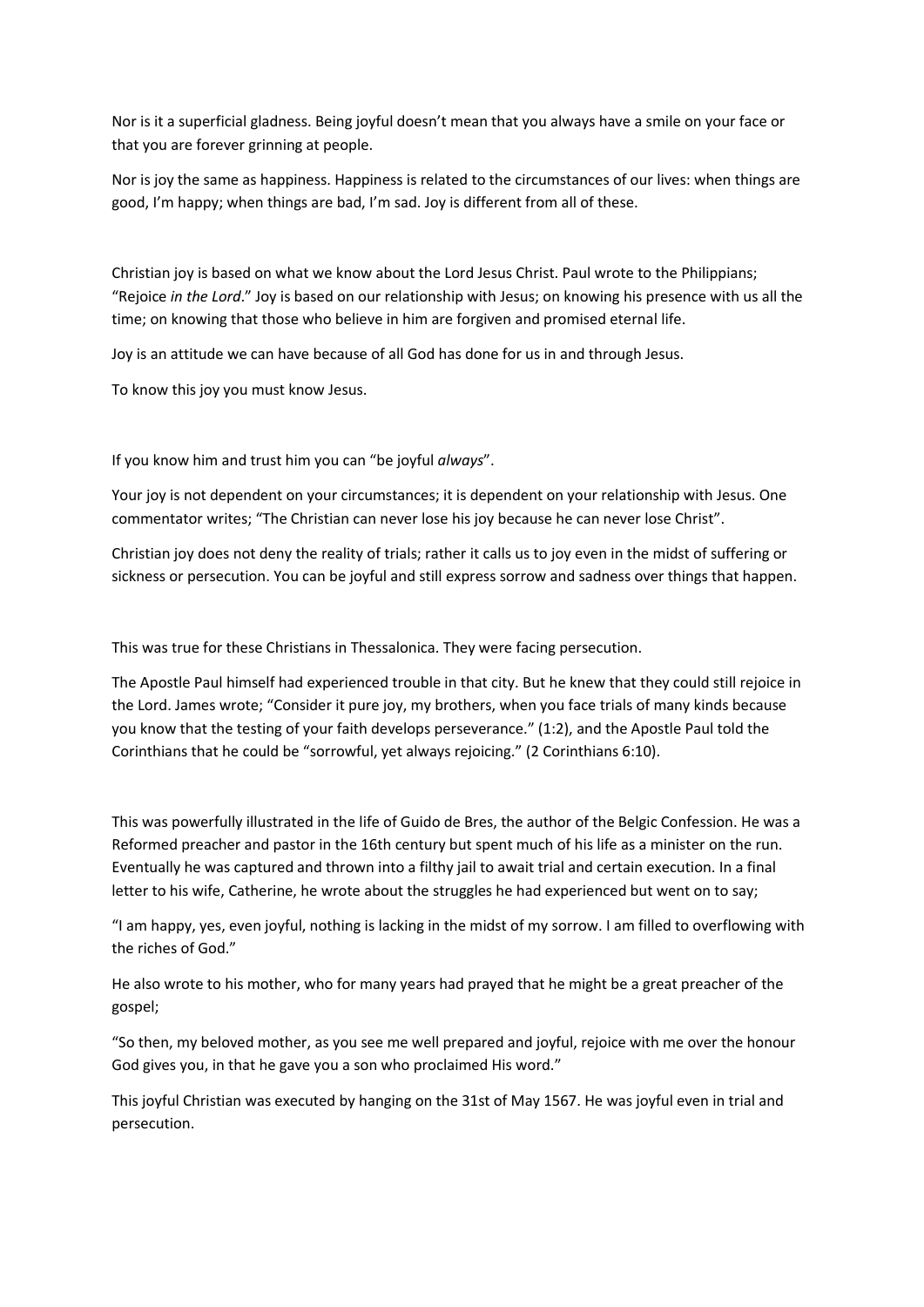Can you "rejoice always"? Can you be "sorrowful yet always rejoicing"? Will you look to the Lord Jesus even in the midst of a troubled marriage, or the trials of a divorce, or a chronic illness, or in the death of a loved one, or stresses at work, or troubles in your family? Will you choose to rejoice in the presence of the Lord Jesus with you at all times?

## Secondly, **pray without ceasing.**

Prayer is communicating with God; talking to him; expressing our praise and thanksgiving, doubts and trials, sins and failings, requests and needs. Prayer keeps us in contact with God. It is one means of keeping our relationship with him alive and healthy and well.

Joy and prayer are connected together. The way to "be joyful always" is to "pray continually". If you don't talk to your wife or your husband you will lose the joy of your marriage relationship.

If you don't talk to your friends the joy will go out of your friendship.

In the same way if you don't talk to God you will lose the joy of the Lord. So keep praying and you will keep rejoicing.

Paul tells us to "pray *continually*". It can also be translated as "pray without ceasing", or "never give up praying".

This does not mean 'non-stop' prayer. There are times when we need to give our mind to other things: to read that book, play that piano piece, add up those figures, write that letter or listen to that person.

What Paul means is that the lines of communication with God ought always to be open; God should never be far from our thoughts; our daily routines should be full of spontaneous prayer; our lives should be permeated with the presence of God.

You could compare this with having an email connection that is always open – where you are always 'online'. This is what we need in our relationship with God – to be always on-line.

There is a lovely story that illustrates this command to "pray continually". Several ministers had gathered to discuss difficult questions and it was asked how the command to "pray without ceasing" could be obeyed.

Various suggestions were offered and at last one of the ministers was appointed to write an essay on the subject for the next meeting. A young maidservant, who was serving in the room, heard the discussion and exclaimed: "What! A whole month to tell the meaning of this text? Why, it's one of the easiest and best verses in the Bible." "Well, Mary," said an old minister. "What do you know about it? Can you pray all the time?"

"Oh, yes sir!"

"Tell us then, how do you do it?" said the minister.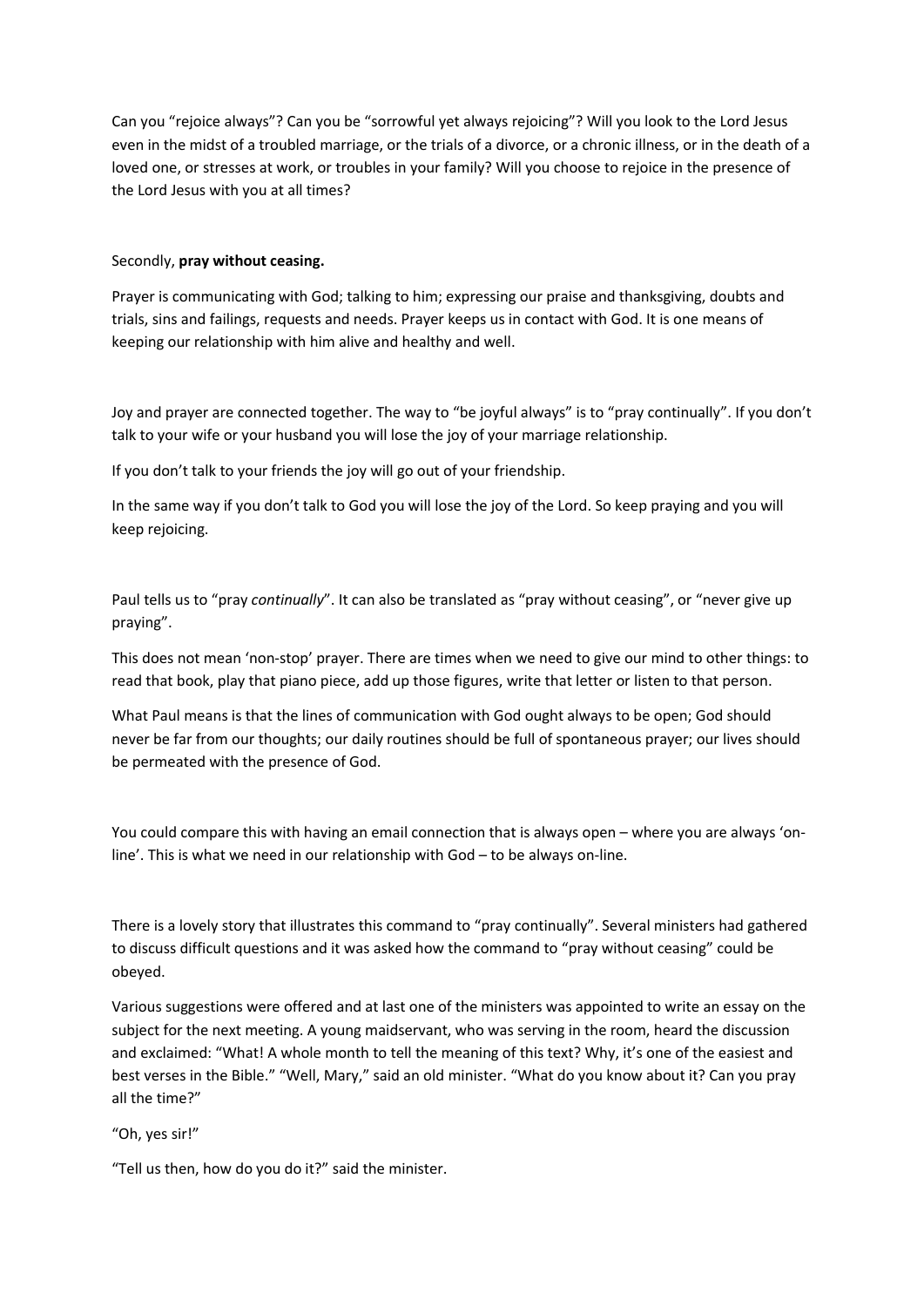"Well, sir," said the girl, "when I first open my eyes in the morning, I pray: 'Lord, open the eyes of my understanding;' and while I am dressing, I pray that I may be clothed with the robe of righteousness.

While I am washing, I ask to have my sins washed away.

As I begin work, I pray that I may receive strength for all the work of the day.

While I kindle the fire, I pray that revival may be kindled in me.

While preparing and eating breakfast, I ask to be fed with the Bread of Life and the pure milk of the Word.

As I sweep the house, I pray that my heart may be swept clean of all its impurities.

As I am busy with the little children, I look up to God and pray that I may always have the trusting love of a little child.

Just as this servant girl, Mary, taught this group of ministers so we need to be taught to pray continually. For many of us this area of prayer is one of our greatest failings. God is often far from our minds. We can go for long periods of time without thinking about him. Our minds idle away in neutral without even considering prayer; or we are distracted by the radio that is always on or the TV flickering away in the corner of the dining room. We need to turn off those distractions and remind ourselves to pray.

To pray continually is to pray *regularly*. Don't wait for an inspiration. Don't leave it until you feel close to God. Prayer is a discipline and it must be regular. Pray when you get up in the morning and when you go to bed. Pray before and after you read the Bible. Pray before and after meals. Have set times of prayer. They don't have to be long but they should be regular. Make a habit of praying at these occasions; even if you don't pray at any other moment at least you have had these regular times.

But we also need to learn to be *spontaneous* in prayer. Be aware of God. Remember that he is with you – always. Talk to him. Speak with him. You can do this while you are driving to work, cycling to school, vacuuming the house, mowing the lawns, having a coffee. You can interrupt anything you are doing to pray – to ask for help, to confess a sin, to praise God, to express thanks.

Jesus has given us an open door into the presence of God. You can pray to God the Father at any time or moment of the day. "Let us then approach the throne of grace with confidence that we may receive mercy and find grace to help us in our time of need". (Hebrews 4:16). "Be joyful always, pray continually".

Thirdly, **be thankful:** "Give thanks in all circumstances"

These three phrases are connected together. Paul has gone from joy to prayer because you can only "be joyful always" by being regular in prayer.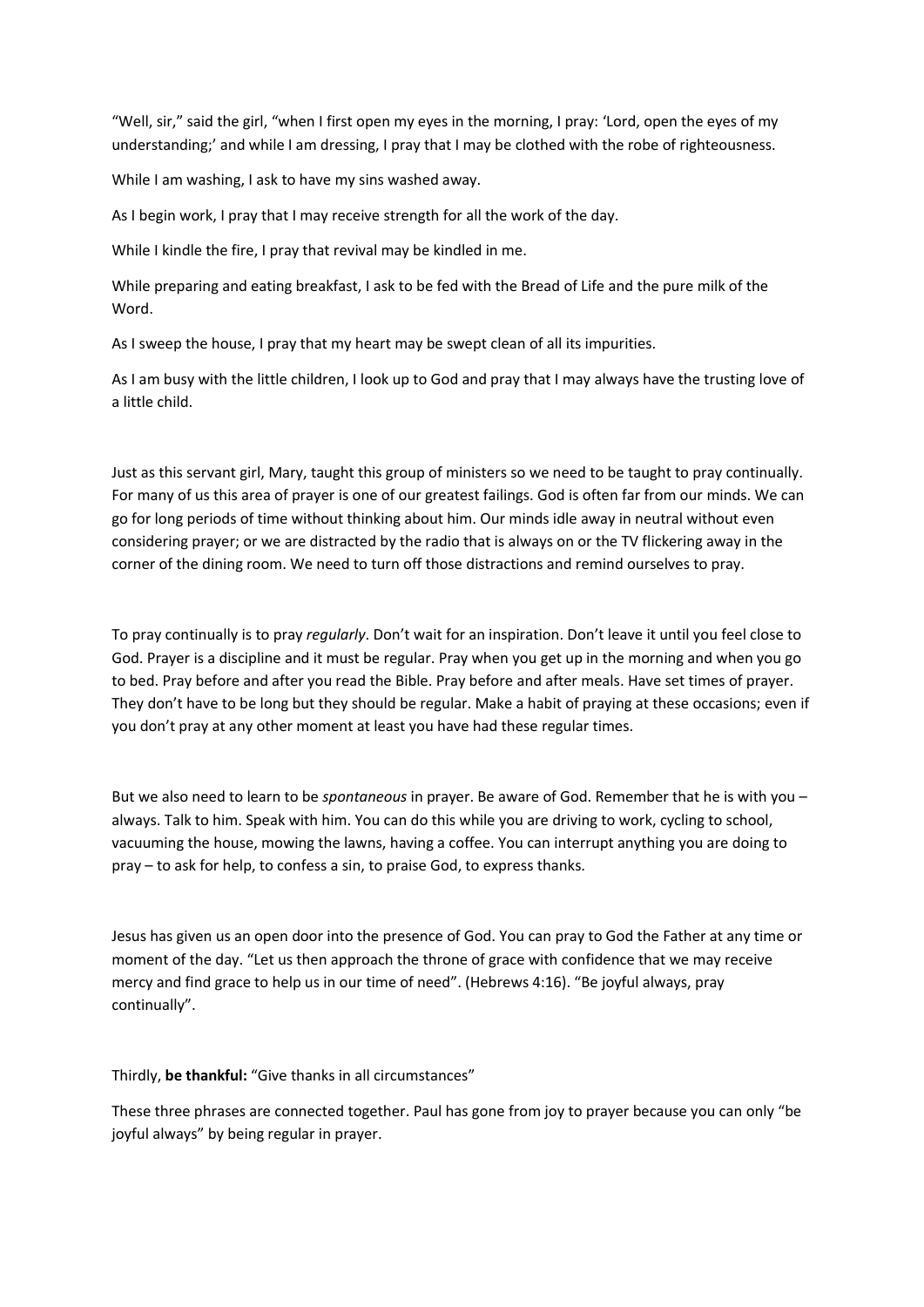Now he moves from prayer to thanksgiving because thanksgiving is one of the most vital aspects of prayer. The authors of the catechism connected these two when they wrote that "prayer is the most important part of the thankfulness God requires of us".

Notice that we do not thank God *for* everything rather we give thanks "*in*" everything.

You don't have to thank God when your car breaks down, or when you fail your exams, or when your husband walks out on you, or when a terrorist blows people up in a crowded shopping centre. No, we don't thank God for those things.

But we do give thanks *in* these circumstances because we know that "in all things God works for the good of those who love him, who have been called according to his purpose" (Romans 8:28). We know that God can and does use this sadness and that tragedy to achieve his purposes in our lives.

Neil Plantinga puts it like this: "So we give thanks for health and in sickness; for happiness and in depression; for family and friends and in those times when it has pleased God to take to himself someone we love." (Beyond Doubt #21).

In one of her books Joni Eareckson tells how she had to learn to do this after her diving accident as a teenager that left her a quadriplegic. She had been in hospital for some time, brooding on her suffering and savouring her resentment at God. Then one day a friend of hers, who visited her regularly, read her this verse (v 18). He closed his Bible and said; "Joni, it's about time you got around to giving thanks in that wheelchair of yours."

She objected and protested; "I don't feel like giving thanks" and "I don't understand what God is doing with me."

They talked some more and eventually she gritted her teeth and, through tears, gave thanks to God. That was the beginning of a life of thanksgiving to God and a life of great usefulness and service to other people, despite her disability.

In the same way we need to give thanks in all circumstances. You must do this because **"this is God's will for you in Christ Jesus."** This phrase looks back over all three of these sayings. It is God's will that you should be joyful always, that you should be constant in prayer and that you should give thanks to God. This is God's command; this is what God wants you to do.

This is possible "in Christ Jesus."

It is not possible in your own strength.

It is not possible by you trying to do it on your own. We are too weak, too weighed down by our old sinful nature.